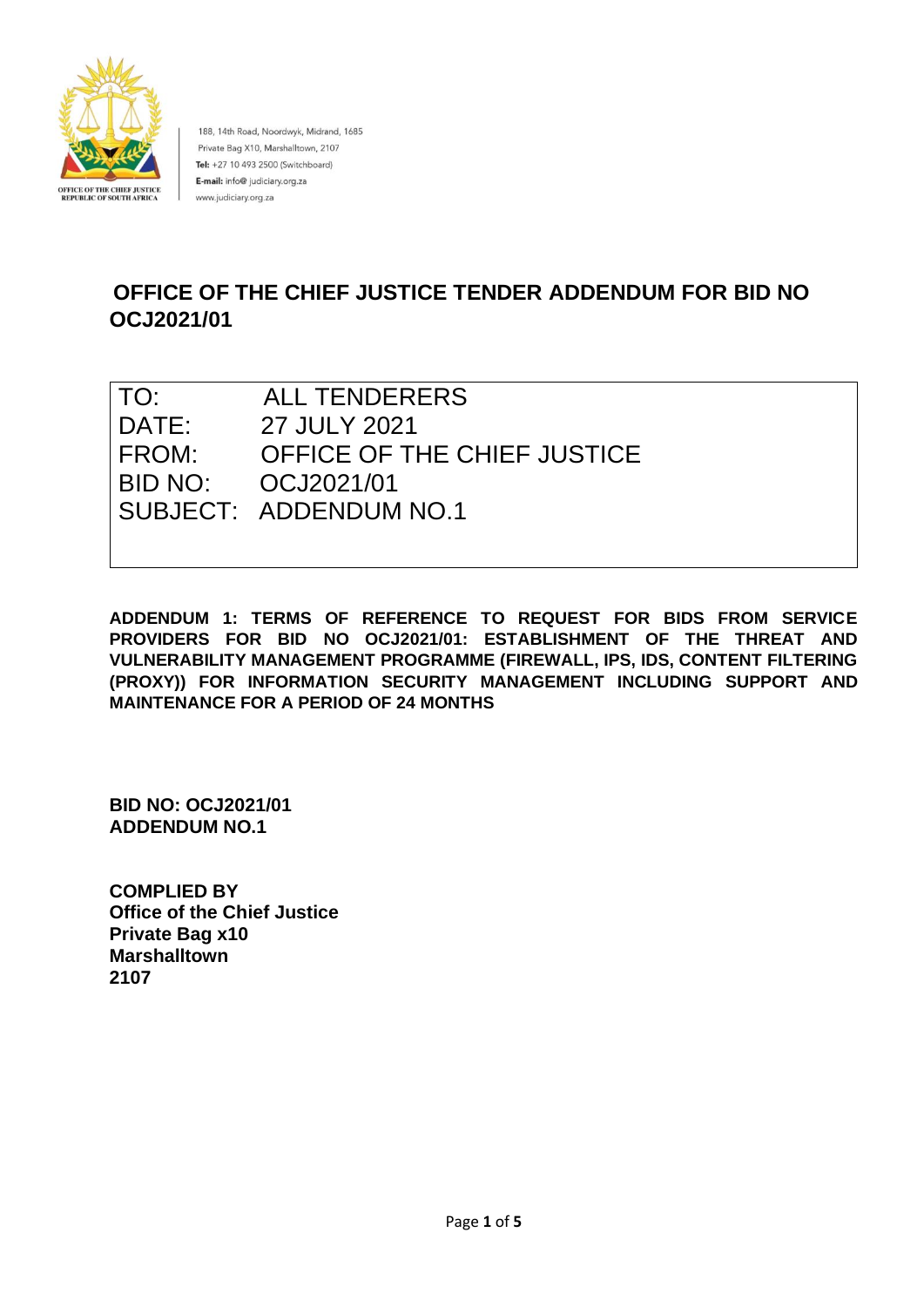This addendum forms part of addendum 1 tender document for BID NO OCJ2021/01.

Each tenderer for this contract shall incorporate the following amendments and additions as part of their respective tenders.

Each tenderer is required to acknowledge receipt and acceptance of the amendments and additions contained in this addendum and to submit the completed addendum with the tender.

The following corrections/additions to the Bid documents have been made:

## **1. CORRECTIONS**

## **1.1 Corrections on page 7 section 6.2 under (Skills, Knowledge and Experience Required)**

The statement should read as follows: "**The prospective service provider must have extensive experience in the establishment of the Threat and Vulnerability Management Programme (Firewall, IPS, IDS, Content Filtering (Proxy)" for Information Security Management Including support and maintenance**

- **1.2** Corrections on page 18, table 8 criteria 1 on number d) should read as follows: "**any information security related projects**"
- **1.3** Corrections on page 24, table 8 criteria 6 under Project Manager, the scoring criteria must read as follows:
	- **IT Qualification (NQF Level 5 or higher) & Project management Certificate such as PMBOK and Prince 2 = 5 points**
	- **Project Management Certificate such as PMBOK and Prince 2 = 3 points**
	- **IT Qualification (NQF Level 5 or higher) = 1 point**
	- **No proof of qualification = 0 points**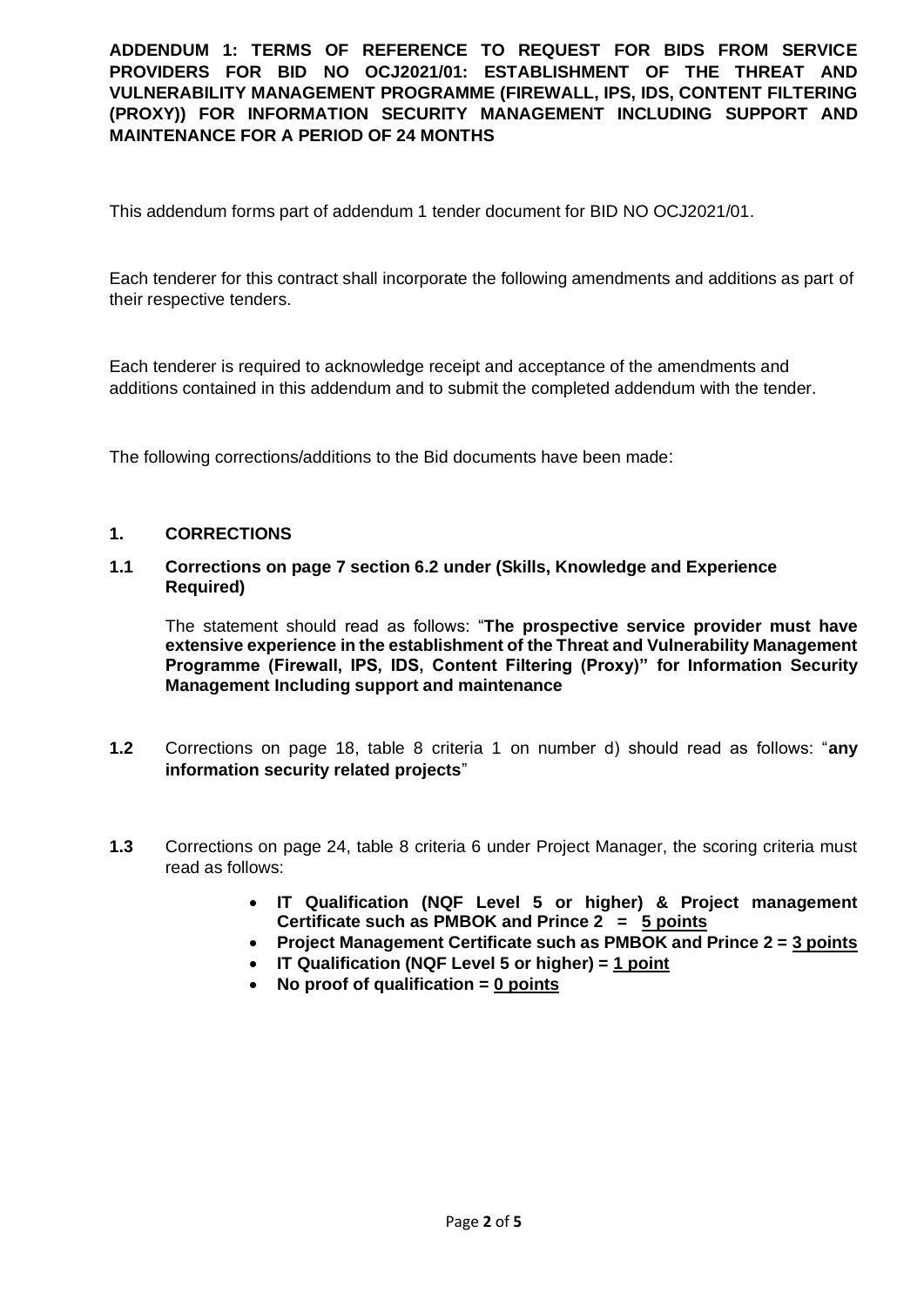| No.                                | Item                                                 | Price (Incl. VAT) |  |  |
|------------------------------------|------------------------------------------------------|-------------------|--|--|
| 1)                                 | <b>Project Management</b>                            |                   |  |  |
| 2)                                 | 2 x Firewalls                                        |                   |  |  |
|                                    | <b>Solution Deployment</b>                           |                   |  |  |
| 3)                                 | <b>SIEM</b>                                          |                   |  |  |
|                                    | <b>Solution Deployment</b>                           |                   |  |  |
| 4)                                 | 2 x Internet Security Gateway                        |                   |  |  |
|                                    | Solution Deployment (if solution is not integrated)  |                   |  |  |
| 5)                                 | <b>IDS &amp; IPS</b>                                 |                   |  |  |
|                                    | Solution Deployment: (if solution is not integrated) |                   |  |  |
| 6)                                 | Clearpass                                            |                   |  |  |
|                                    | <b>Solution Deployment</b>                           |                   |  |  |
| 7)                                 | <b>TVMP Design</b>                                   |                   |  |  |
|                                    | <b>TVMP Implementation</b>                           |                   |  |  |
| 8)                                 | <b>Awareness Training Year 1</b>                     |                   |  |  |
| 9)                                 | <b>Awareness Training Year 2</b>                     |                   |  |  |
| 10)                                | <b>Formal Classroom Training - Foundation Level</b>  |                   |  |  |
|                                    | SIEM: 4 officials with an exam                       |                   |  |  |
|                                    | Firewall: 3 officials with an exam                   |                   |  |  |
|                                    | IPS & IDS: 3 officials with an exam                  |                   |  |  |
|                                    | ClearPass: 4 officials with an exam                  |                   |  |  |
| 11)                                | Support & Maintenance Year 1                         |                   |  |  |
| 12)                                | Support & Maintenance Year 2                         |                   |  |  |
| 13)                                | Web content filtering VAT inclusive                  |                   |  |  |
| 14)                                | Software licensing for Year one (1)                  |                   |  |  |
| 15)                                | Software licensing for Year two (2)                  |                   |  |  |
| 16)                                | Any other cost                                       |                   |  |  |
| <b>Grand Total (VAT inclusive)</b> |                                                      |                   |  |  |
|                                    |                                                      |                   |  |  |

**1.4** Correction on the pricing schedule and the correct schedule is as follows: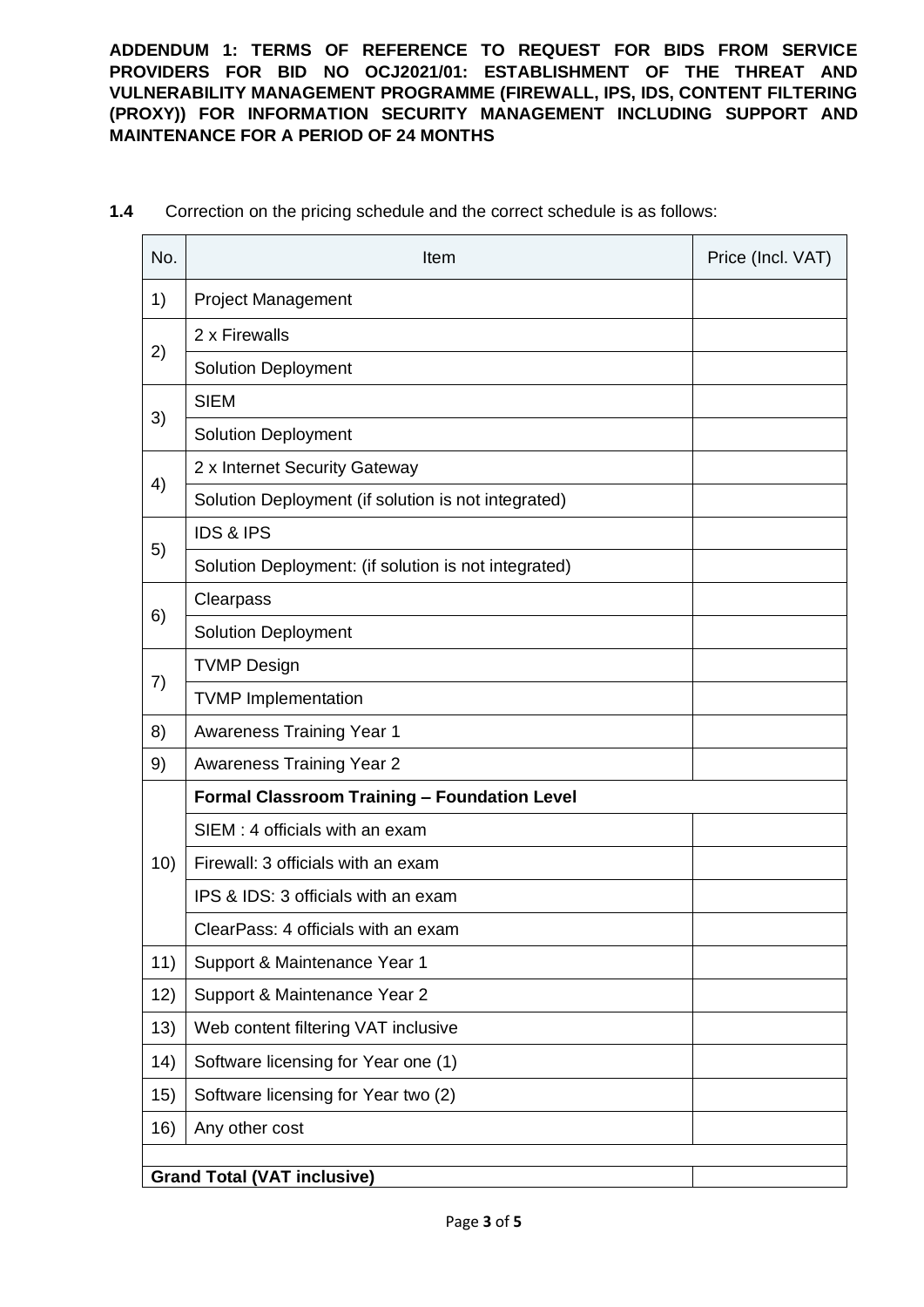## **2. ACCEPTANCE AND INCORPORATION OF ADDENDUM NO.1**

I/we accept that Addendum No.1 forms part of the tender documents.

I/We confirm that I/we

- a) Have noted the contents of this addendum;
- b) Have fully considered the addendum; and
- c) Have incorporated the addendum and additions contained in this addendum in my/our tender for Bid no. OCJ2021/09F

| DATE:                                          |  |  |  |  |
|------------------------------------------------|--|--|--|--|
| <b>TENDERES'S ADDRESS</b>                      |  |  |  |  |
|                                                |  |  |  |  |
|                                                |  |  |  |  |
| <b>TENDERER'S TEL NO</b>                       |  |  |  |  |
| <b>TENDERER'S FAX NO</b>                       |  |  |  |  |
| <b>NAME OF WITNESSES: 1</b><br>(BLOCK LETTERS) |  |  |  |  |
| <b>SIGNATURE OF WITNESS: 1</b>                 |  |  |  |  |
| DATE:                                          |  |  |  |  |
| <b>NAME OF WITNESS: 2</b><br>(BLOCK LETTERS)   |  |  |  |  |
| <b>SIGNATURE OF WITNESS: 2</b>                 |  |  |  |  |
| DATE:                                          |  |  |  |  |